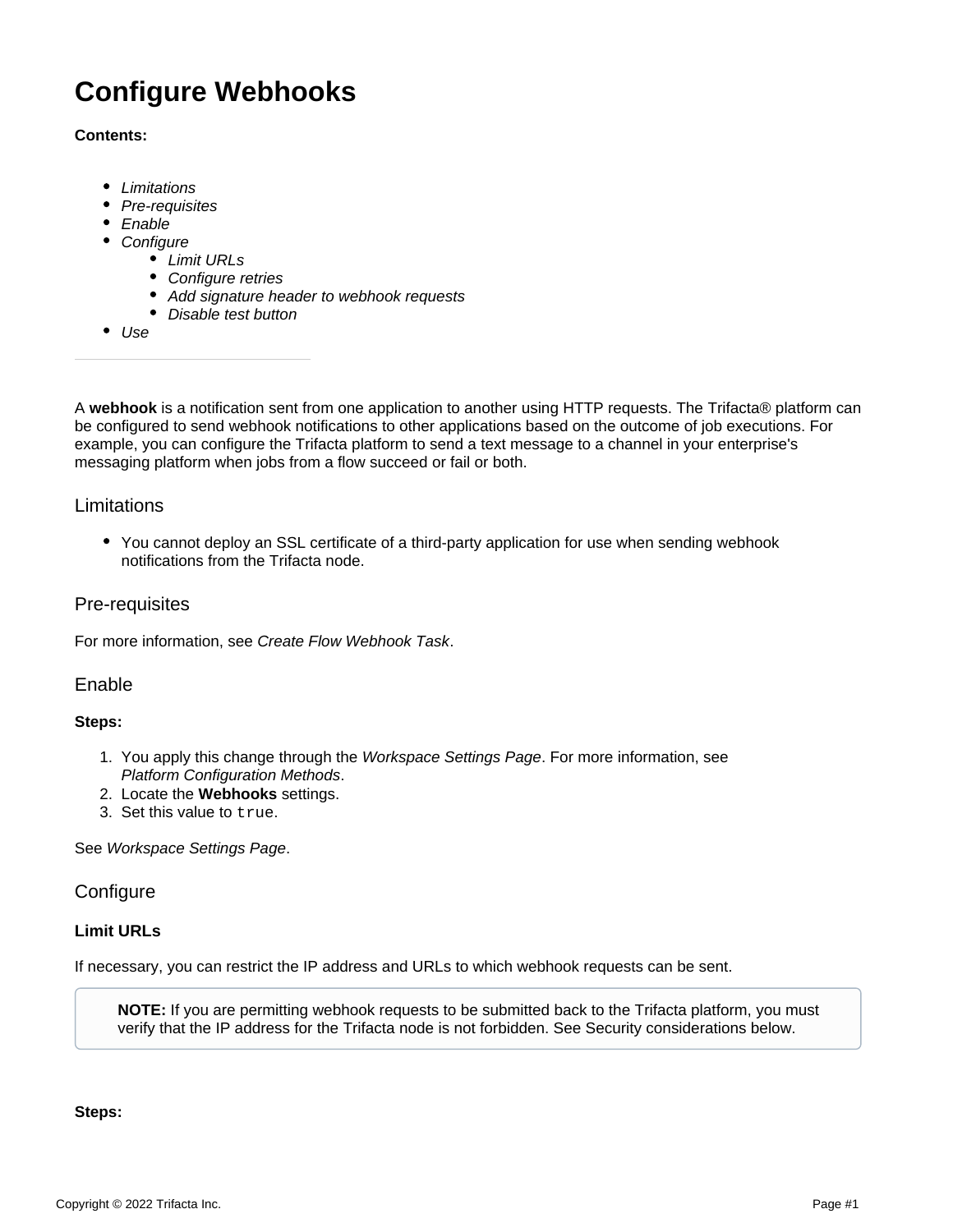- 1. You can apply this change through the [Admin Settings Page](https://docs.trifacta.com/display/r071/Admin+Settings+Page) (recommended) or trifacta-conf.json. For more information, see [Platform Configuration Methods](https://docs.trifacta.com/display/r071/Platform+Configuration+Methods).
- 2. Modify the following settings:

| <b>Setting</b>                               | <b>Description</b>                                                                                               |
|----------------------------------------------|------------------------------------------------------------------------------------------------------------------|
| webapp.webhookSettings.<br>forbiddenTPs      | This list contains the set of IP addresses that are not permitted to be sent<br>webhook requests.                |
|                                              | <b>NOTE:</b> Do not remove the default values. These values prevent<br>requests being sent to the Trifacta node. |
|                                              | Addresses can be submitted in IPv4 or IPv6 format.                                                               |
|                                              | Values are delimited by semi-colons.                                                                             |
| webapp.webhookSettings.<br>allowedUrlRegexes | As needed, you can create a regular expression to limit the permitted URLs to<br>which webhooks can be sent.     |

3. Save your settings and restart the platform.

#### **Security considerations when whitelisting the platform**

Webhooks can be configured to submit requests back to the Trifacta platform. For example, you can configure a webhook request to run a job after completion of a job. However, since a webhook request could be any REST API request to a target platform, it is potentially risky to enable webhook requests from the Trifacta platform to itself. To limit security risks:

- Where possible, specify URLs instead of IPs, which are more likely to change.
- The allowed URL regexes are processed first. For security, you can restrict access to the Trifacta node to only the permitted endpoint version  $v4$ :

webapp.webhookSettings.allowedUrlRegexes: ['^http:\/\/my\.trifacta-instance\.com\/v4.\*\$']

- The Trifacta node must not be on the forbidden IP addresses.
- Webhooks should not be configured to use admin accounts.
- Accounts used for webhook requests should be limited in scope.

**Tip:** You can create a webhook user account, with which flows are shared. Then, jobs can be executed under this account, which is limited in scope.

Webhook accounts should always be authenticated. Use of access tokens for these accounts is recommended.

# <span id="page-1-0"></span>**Configure retries**

If a webhook request fails to be received by the target application, the Trifacta platform retries sending the request. You can configure the following parameters pertaining to these retries:

You can apply this change through the [Admin Settings Page](https://docs.trifacta.com/display/r071/Admin+Settings+Page) (recommended) or trifacta-conf.json. For more information, see [Platform Configuration Methods](https://docs.trifacta.com/display/r071/Platform+Configuration+Methods).

| <b>Parameter</b>                     | <b>Description</b>                                                                                              |
|--------------------------------------|-----------------------------------------------------------------------------------------------------------------|
| webapp.webhookQueue.<br>maxRetries   | The maximum number of times that a failed webhook request is sent. Default is 1.                                |
| webapp.webhookQueue.<br>retryDelayMs | The number of milliseconds between a failure and retrying to send the request. Default is 1000 (one<br>second). |